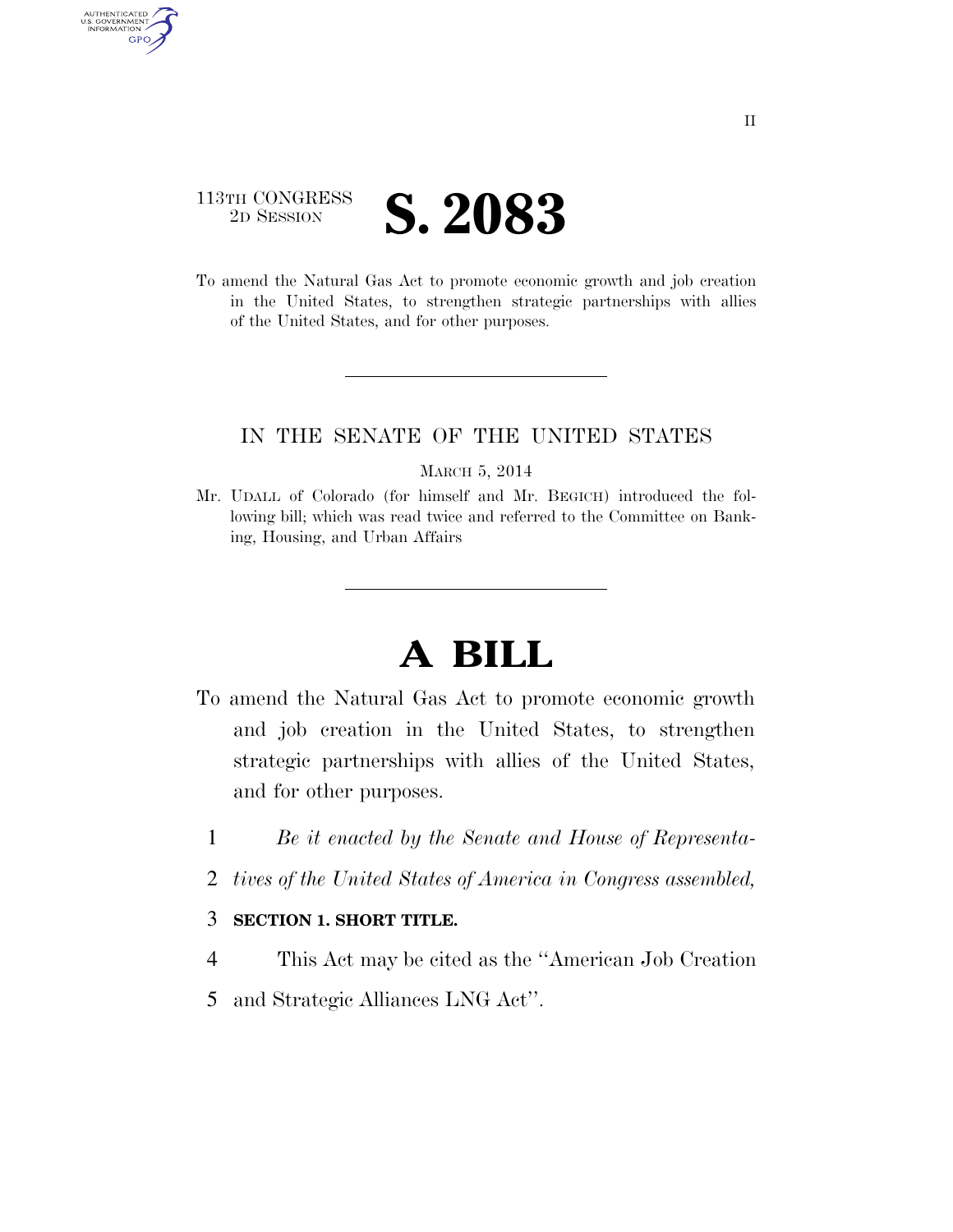| 1              | SEC. 2. EXPEDITED APPROVAL OF EXPORTATION OF NAT-        |
|----------------|----------------------------------------------------------|
| $\overline{2}$ | URAL GAS TO WORLD TRADE ORGANIZATION                     |
| 3              | <b>MEMBER COUNTRIES.</b>                                 |
| $\overline{4}$ | Section $3(c)$ of the Natural Gas Act (15 U.S.C.         |
| 5              | $717b(c)$ is amended—                                    |
| 6              | $(1)$ by striking " $(e)$ For purposes" and insert-      |
| 7              | ing the following:                                       |
| 8              | "(c) EXPEDITED APPLICATION AND APPROVAL                  |
| 9              | PROCESS.                                                 |
| 10             | "(1) DEFINITION OF WORLD TRADE ORGANIZA-                 |
| 11             | TION MEMBER COUNTRY.—In this subsection, the             |
| 12             | term 'World Trade Organization member country'           |
| 13             | has the meaning given the term 'WTO member               |
| 14             | country' in section 2 of the Uruguay Round Agree-        |
| 15             | ments Act (19 U.S.C. 3501).                              |
| 16             | "(2) EXPEDITED APPLICATION AND APPROVAL                  |
| 17             | PROCESS.—For purposes"; and                              |
| 18             | $(2)$ in paragraph $(2)$ (as so designated), by in-      |
| 19             | serting "or to a World Trade Organization member         |
| 20             | country" after "trade in natural gas".                   |
| 21             | SEC. 3. EFFECTIVE DATE.                                  |
| 22             | The amendments made by section 2 shall apply to          |
| 23             | applications for the authorization to export natural gas |

under section 3 of the Natural Gas Act (15 U.S.C. 717b)